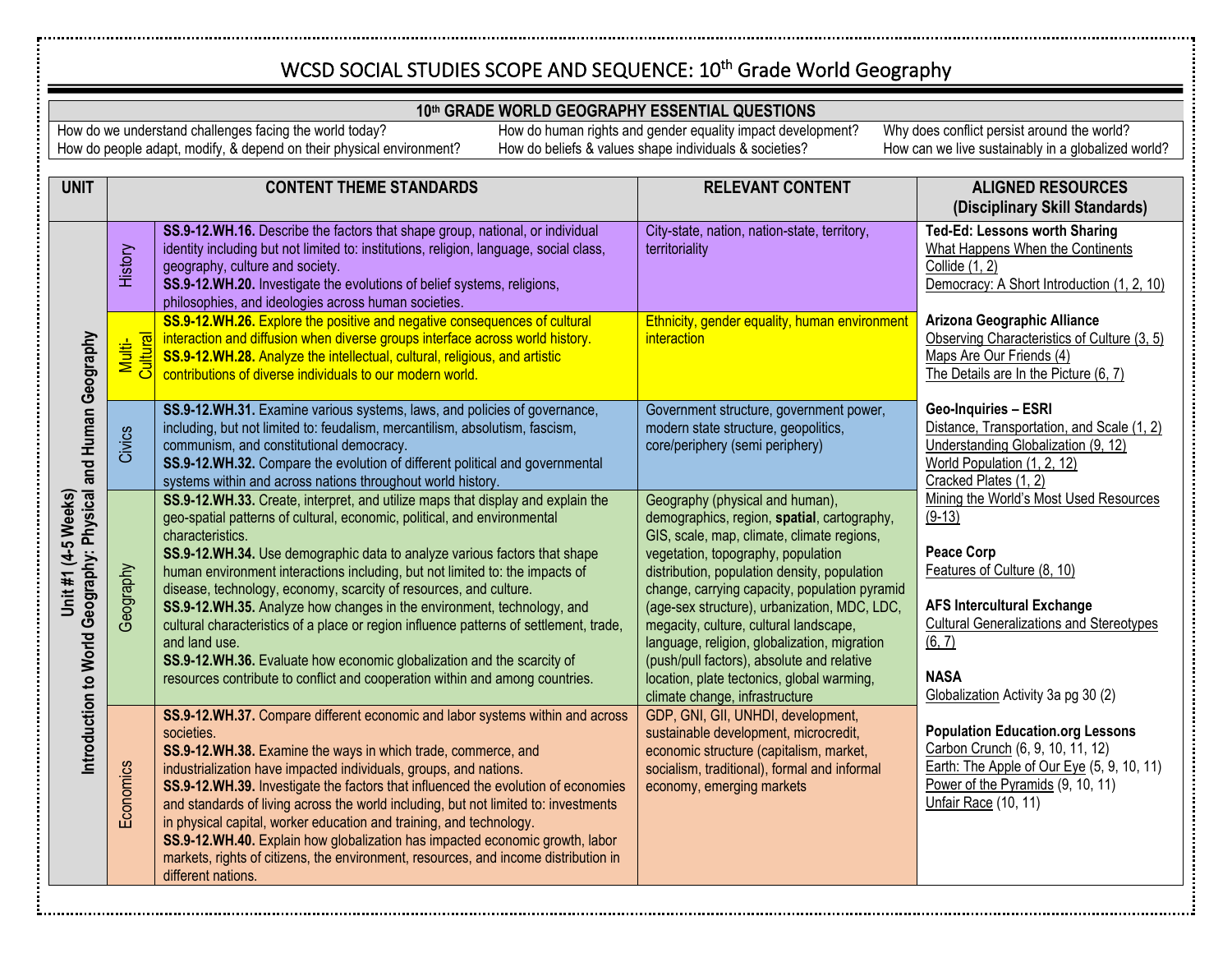### **10th GRADE WORLD GEOGRAPHY ESSENTIAL QUESTIONS**

How do we understand challenges facing the world today? How do people adapt, modify, & depend on their physical environment?

How do human rights and gender equality impact development? How do beliefs & values shape individuals & societies?

| <b>UNIT</b>                                              |                | <b>CONTENT THEME STANDARDS</b>                                                                                                                                                                                                                                                                                                                                                                                                                                                                                                                                                                                                                                                                                                                             | <b>RELEVANT CONTENT</b>                                                                                                                                                                                                                                                                                                                                         | <b>ALIGNED RESOURCES</b>                                                                                                                                                                                                                                                               |  |
|----------------------------------------------------------|----------------|------------------------------------------------------------------------------------------------------------------------------------------------------------------------------------------------------------------------------------------------------------------------------------------------------------------------------------------------------------------------------------------------------------------------------------------------------------------------------------------------------------------------------------------------------------------------------------------------------------------------------------------------------------------------------------------------------------------------------------------------------------|-----------------------------------------------------------------------------------------------------------------------------------------------------------------------------------------------------------------------------------------------------------------------------------------------------------------------------------------------------------------|----------------------------------------------------------------------------------------------------------------------------------------------------------------------------------------------------------------------------------------------------------------------------------------|--|
|                                                          |                |                                                                                                                                                                                                                                                                                                                                                                                                                                                                                                                                                                                                                                                                                                                                                            |                                                                                                                                                                                                                                                                                                                                                                 | (Disciplinary Skill Standards)                                                                                                                                                                                                                                                         |  |
| <b>United States &amp; Canada</b><br>Unit #2 (3-4 Weeks) | History        | SS.9-12.WH.16. Describe the factors that shape group, national, or individual identity, including,<br>but not limited to: institutions, religion, language, social class, geography, culture, and society.<br>SS.9-12.WH.17. Interpret historical events from a variety of historical and cultural perspectives<br>including but not limited to: capitalists vs. laborers, imperialists vs. indigenous groups, positions of<br>power, class, race, ethnicity, gender.                                                                                                                                                                                                                                                                                      | Settlement, colonialism                                                                                                                                                                                                                                                                                                                                         | <b>Ted-Ed: Lesson Worth Sharing</b><br>How does Fracking Work? (1, 2, 10)<br>How North America Got It Shape (1, 2)<br>What Gives the Dollar Bill Its Value (2,<br>(5, 9)                                                                                                               |  |
|                                                          | Multi-Cultural | SS.9-12.WH.24. Examine the impact of individuals and reform movements in the fight for greater<br>civil rights and liberties across the world.<br>SS.9-12.WH.26. Explore the positive and negative consequences of cultural interaction and<br>diffusion when diverse groups interface.<br>SS.9-12.WH.28. Analyze the intellectual, cultural, religious, and artistic contributions of diverse<br>individuals to our modern world.                                                                                                                                                                                                                                                                                                                         | Multicultural, mosaic culture, indigenous,<br>gender roles, religion, language, dialect                                                                                                                                                                                                                                                                         | <b>Geo-Inquiries</b><br>North American Landforms (2)<br>US Demographics (1, 2, 5)                                                                                                                                                                                                      |  |
|                                                          | Civics         | SS.9-12.WH.29. Analyze how various political and religious philosophies have impacted<br>government institutions and policies in world history.<br>SS.9-12.WH.30. Explain the historical background of a current global issue and propose a course<br>of action to solve it.<br>SS.9-12.WH.31. Examine various systems, laws, and policies of governance across world history<br>including but not limited to: feudalism, mercantilism, absolutism, fascism, communism, and<br>constitutional democracy.<br>SS.9-12.WH.32. Compare the evolution of different political and governmental systems within and<br>across nations throughout world history.                                                                                                    | Federal republic, democracy                                                                                                                                                                                                                                                                                                                                     | Mini-Qs in Geography (3, 4, 8)<br>What Is the Most Important<br>Consequence of Climate Change?<br>Is Gentrification Good for Vancouver's<br>Downtown Eastside?<br>The Great Migration: A Personal<br>Journal<br>Globalization at the Border: Has<br>NAFTA Kept Its Promises to Mexican |  |
|                                                          | Geography      | SS.9-12.WH.33. Create, interpret, and utilize maps that display and explain the geo-spatial<br>patterns of cultural, economic, political, and environmental characteristics.<br>SS.9-12.WH.34. Use demographic data to analyze various factors that shape human environment<br>interactions including, but not limited to: the impacts of disease, technology, economy, scarcity of<br>resources, and culture.<br>SS.9-12.WH.35. Analyze how changes in the environment, technology, and cultural characteristics<br>of a place or region influence patterns of settlement, trade, and land use.<br>SS.9-12.WH.36. Evaluate how economic globalization and the scarcity of resources contribute to<br>conflict and cooperation within and among countries. | Natural (renewable and nonrenewable)<br>resources, rainshadow effect,<br>urbanization, technology, human-<br>environment interaction (physical<br>geography), natural occurrences that<br>may result in disaster (hurricane,<br>tornado, food, drought), climate change,<br>global warming, migration (migrants -<br>push/pull factors), commercial agriculture | Workers?<br>Arizona Geographic Alliance<br>How much of the US is foreign born?<br>(12)<br><b>National Geographic</b><br>Energy Options (3, 10, 12)                                                                                                                                     |  |
|                                                          | Economics      | SS.9-12.WH.37. Compare different economic and labor systems within and across societies.<br>SS.9-12.WH.38. Examine the ways in which trade, commerce, and industrialization have<br>impacted individuals, groups, and nations.<br>SS.9-12.WH.39. Investigate the factors that influenced the evolution of economies and<br>standards of living across the world including, but not limited to: investments in physical<br>capital, worker education and training, and technology.<br>SS.9-12.WH.40. Explain how globalization has impacted economic growth, labor markets,<br>rights of citizens, the environment, resources, and income distribution in different nations.                                                                                | NAFTA, economic sectors (primary,<br>secondary, etc.), capitalism, market<br>economy, interdependencies                                                                                                                                                                                                                                                         | <b>AFS Intercultural Exchange</b><br>US Culture and Values (7, 9)<br><b>Choices</b><br>US Immigration Policy (1-13)                                                                                                                                                                    |  |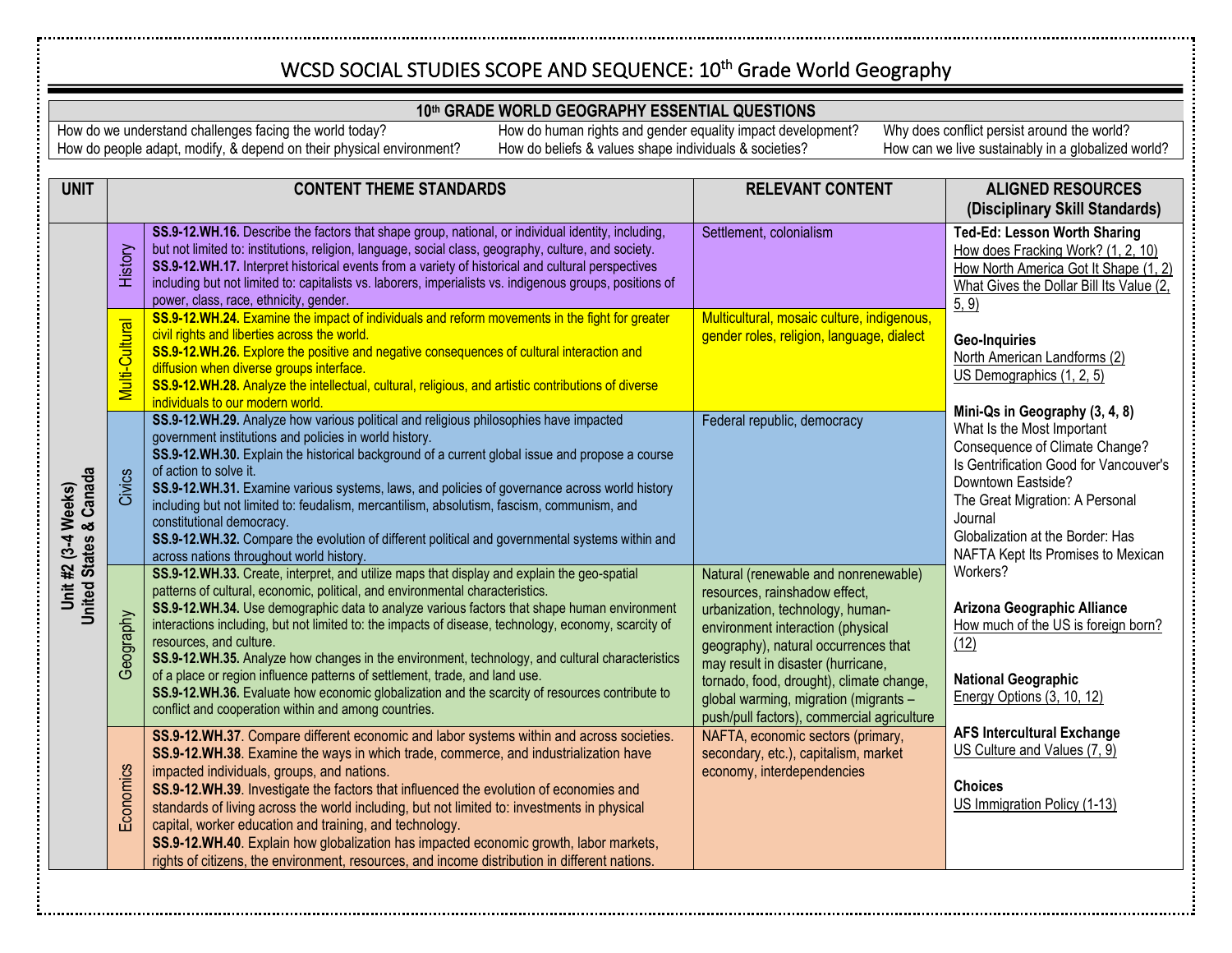### **10th GRADE WORLD GEOGRAPHY ESSENTIAL QUESTIONS**

How do we understand challenges facing the world today? How do people adapt, modify, & depend on their physical environment? How do human rights and gender equality impact development? How do beliefs & values shape individuals & societies?

| <b>UNIT</b>                          | <b>CONTENT THEME STANDARDS</b> |                                                                                                                                                                                                                                                                                                                                                                                                                                                                                                                                                                                                                                                                                                                                                                  | <b>RELEVANT CONTENT</b>                                                                                                                                                                                                                                                                                                                   | <b>ALIGNED RESOURCES</b><br>(Disciplinary Skill Standards)                                                                                                                                                                                                                             |  |
|--------------------------------------|--------------------------------|------------------------------------------------------------------------------------------------------------------------------------------------------------------------------------------------------------------------------------------------------------------------------------------------------------------------------------------------------------------------------------------------------------------------------------------------------------------------------------------------------------------------------------------------------------------------------------------------------------------------------------------------------------------------------------------------------------------------------------------------------------------|-------------------------------------------------------------------------------------------------------------------------------------------------------------------------------------------------------------------------------------------------------------------------------------------------------------------------------------------|----------------------------------------------------------------------------------------------------------------------------------------------------------------------------------------------------------------------------------------------------------------------------------------|--|
|                                      | History                        | SS.9-12.WH.13. Analyze major regime changes across the world based on a<br>variety of factors including, but not limited to: goals, tactics, practices, and<br>outcomes.<br>SS.9-12.WH.19. Analyze the impact of artistic, architectural, scientific, and<br>technological developments on events, peoples, and cultures around the world.                                                                                                                                                                                                                                                                                                                                                                                                                       | Mesoamerica, European<br>conquest, independence,<br>military dictators, global<br>exchange                                                                                                                                                                                                                                                | Arizona Geographic Alliance<br>La Frontera (3, 5, 9)<br>MiniQs in Geography (3, 4, 8)<br>Globalization at the Border: Has NAFTA Kept Its Promises to                                                                                                                                   |  |
| Unit #3 (3-4 Weeks)<br>Latin America | <b>Multi-Cultural</b>          | SS.9-12.WH.23. Analyze the complex relationship between dominant cultures<br>and minority groups throughout world history including, but not limited to: causes<br>(race, ethnicity, gender, nationality, class and/or religion etc.), reactions, and long<br>term effects of oppression.<br>SS.9-12.WH.24. Examine the impact of individuals and reform movements in the<br>fight for greater civil rights and liberties across the world.<br>SS.9-12.WH.28. Analyze the intellectual, cultural, religious, and artistic<br>contributions of diverse individuals to our modern world.                                                                                                                                                                           | Indigenous, culture hearths,<br>mestizo, gender roles,<br>acculturation, assimilation                                                                                                                                                                                                                                                     | Mexican Workers?<br>A Question of Scale: How Wealthy is Brazil?<br><b>Choices</b><br>Between Two Worlds: Mexico at the Crossroads<br>Brazil: A History of Change<br>Latin America and Caribbean Center - Florida International                                                         |  |
|                                      | Civics                         | SS.9-12.WH.29. Analyze how various political and religious philosophies have<br>impacted government institutions and policies in world history.<br>SS.9-12.WH.30. Explain the historical background of a current global issue and<br>propose a course of action to solve it.                                                                                                                                                                                                                                                                                                                                                                                                                                                                                     | Government structure and<br>power, caudillo                                                                                                                                                                                                                                                                                               | University (1-13)<br>Diversity in the Caribbean<br><b>US-Haiti Relations</b>                                                                                                                                                                                                           |  |
|                                      | Geography                      | SS.9-12.WH.33. Create, interpret, and utilize maps that display and explain the<br>geo-spatial patterns of cultural, economic, political, and environmental<br>characteristics.<br>SS.9-12.WH.34. Use demographic data to analyze various factors that shape<br>human environment interactions including, but not limited to: the impacts of<br>disease, technology, economy, scarcity of resources, and culture.<br>SS.9-12.WH.35. Analyze how changes in the environment, technology, and<br>cultural characteristics of a place or region influence patterns of settlement, trade,<br>and land use.<br>SS.9-12.WH.36. Evaluate how economic globalization and the scarcity of<br>resources contribute to conflict and cooperation within and among countries. | Physical Geography,<br>deforestation, urbanization,<br>altitudinal zonation,<br>migration, natural<br>occurrences that may result<br>in disaster (hurricanes,<br>volcano, earthquakes),<br>agriculture, natural<br>resources, migration,<br>urbanization, development,<br>human environment<br>interaction, slash and burn<br>agriculture | Patel Center for Global Solution Univ of S Florida<br>Maquiladoras (5, 9, 12)<br><b>National Geographic</b><br>Building a Road in the Amazon (3, 9)<br><b>PBS Frontline</b><br>Crisis in Colombia (5, 12, 13)<br><b>PBS POV</b><br>How to Nail a Dictator, Guatemalan Genocide (4, 13) |  |
|                                      | Economics                      | SS.9-12.WH.38. Examine the ways in which trade, commerce, and<br>industrialization have impacted individuals, groups, and nations.<br>SS.9-12.WH.40. Explain how globalization has impacted economic growth, labor<br>markets, rights of citizens, the environment, resources, and income distribution in<br>different nations.                                                                                                                                                                                                                                                                                                                                                                                                                                  | Maquiladoras, NAFTA,<br>tourism, Informal economy,<br>economy of drugs,<br>development, global<br>exchange                                                                                                                                                                                                                                |                                                                                                                                                                                                                                                                                        |  |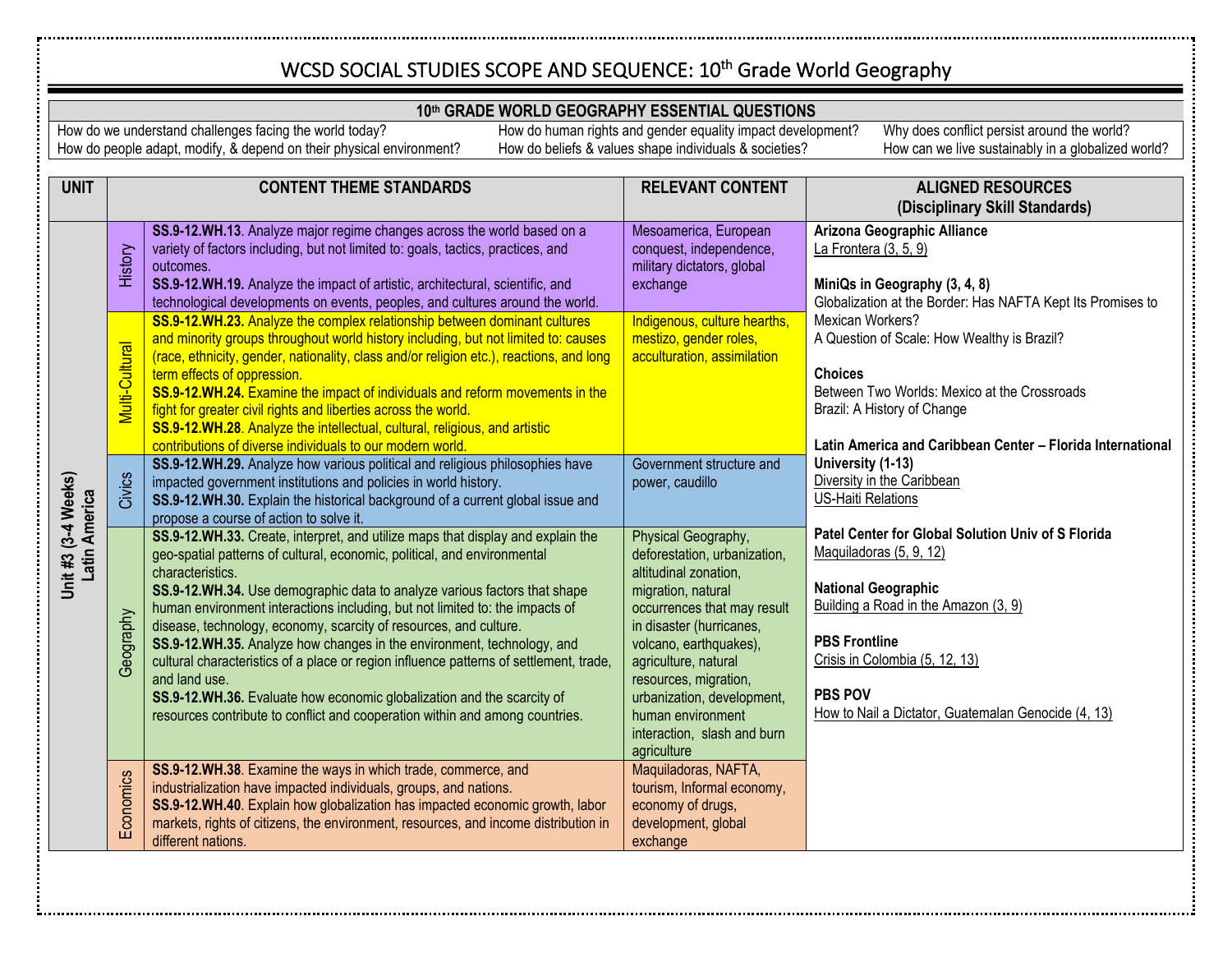### **10th GRADE WORLD GEOGRAPHY ESSENTIAL QUESTIONS**

How do we understand challenges facing the world today? How do people adapt, modify, & depend on their physical environment?

How do human rights and gender equality impact development? How do beliefs & values shape individuals & societies?

| <b>UNIT</b>                                 |                | <b>CONTENT THEME STANDARDS</b>                                                                                                                                                                                                                                                                                                                                                                                                                                                                                                                                                                                                                                                                                                                             | <b>RELEVANT CONTENT</b>                                                                                                                                                                                                           | <b>ALIGNED RESOURCES</b>                                                                                                                                                         |
|---------------------------------------------|----------------|------------------------------------------------------------------------------------------------------------------------------------------------------------------------------------------------------------------------------------------------------------------------------------------------------------------------------------------------------------------------------------------------------------------------------------------------------------------------------------------------------------------------------------------------------------------------------------------------------------------------------------------------------------------------------------------------------------------------------------------------------------|-----------------------------------------------------------------------------------------------------------------------------------------------------------------------------------------------------------------------------------|----------------------------------------------------------------------------------------------------------------------------------------------------------------------------------|
|                                             |                |                                                                                                                                                                                                                                                                                                                                                                                                                                                                                                                                                                                                                                                                                                                                                            |                                                                                                                                                                                                                                   | (Disciplinary Skill Standards)                                                                                                                                                   |
| Unit #4 (3-4 Weeks)<br>Europe & the Baltics | History        | SS.9-12.WH.13. Analyze major regime changes across the world based on a variety of factors<br>including, but not limited to: goals, tactics, practices, and outcomes.<br>SS.9-12.WH.14. Examine occurrences of and reactions to oppression, human rights violations,<br>and genocide.<br>SS.9-12.WH.15. Analyze the causes and consequences of the radicalization of individuals and<br>groups across world history.                                                                                                                                                                                                                                                                                                                                       | Democracy, empires, boundary changes,<br>feudalism, city-state, nationalism,<br>Industrial Revolution, Renaissance,<br>Reformation, Scientific Revolution,<br>French Revolution, WWI, WWII, Cold<br>War, Ottoman Empire, genocide | $\overline{\text{Mini}}$ Qs in Geography (3, 4, 8)<br>The European Union: Do the<br>Benefits of Membership Outweigh<br>the Costs?<br><b>NEA</b>                                  |
|                                             | Multi-Cultural | SS.9-12.WH.23. Analyze the complex relationship between dominant cultures and minority<br>groups throughout world history including, but not limited to: causes (race, ethnicity, gender,<br>nationality, class and/or religion, etc.), reactions, and long-term effects of oppression.<br>SS.9-12.WH.27. Interpret the contributions of racially and ethnically diverse leaders to the<br>advancement of our world.<br>SS.9-12.WH.28. Analyze the intellectual, cultural, religious, and artistic contributions of diverse<br>individuals to our modern world.                                                                                                                                                                                            | Ethnicity, religion, language, migrant,<br>refugee, gender equity                                                                                                                                                                 | Teaching About Europe (1, 2, 3, 5,<br>$\overline{9}$<br>European Union (5, 8, 10)<br>Goethe Institut (4, 5)<br>Germany in Focus                                                  |
|                                             | Civics         | SS.9-12.WH.29. Analyze how various political and religious philosophies have impacted<br>government institutions and policies in world history.<br>SS.9-12.WH.30. Explain the historical background of a current global issue and propose a<br>course of action to solve it.<br>SS.9-12.WH.31. Examine various systems, laws, and policies of governance including, but not<br>limited to: feudalism, mercantilism, absolutism, fascism, communism, and constit. democracy.<br>SS.9-12.WH.32. Compare the evolution of different political and governmental systems within<br>and across nations throughout world history.                                                                                                                                 | Parliament, prime minister, monarchy,<br>boundary                                                                                                                                                                                 | Let's Explore Modern Germany<br><b>NY Times Learning Network</b><br>Tragedy in the Mediterranean (5, 9,<br>10)<br><b>National Geographic</b><br>Beyond Borders - Teaching Europe |
|                                             | Geography      | SS.9-12.WH.33. Create, interpret, and utilize maps that display and explain the geo-spatial<br>patterns of cultural, economic, political, and environmental characteristics.<br>SS.9-12.WH.34. Use demographic data to analyze various factors that shape human<br>environment interactions including, but not limited to: the impacts of disease, technology,<br>economy, scarcity of resources, and culture.<br>SS.9-12.WH.35. Analyze how changes in the environment, technology, and cultural<br>characteristics of a place or region influence patterns of settlement, trade, and land use.<br>SS.9-12.WH.36. Evaluate how economic globalization and the scarcity of resources contribute to<br>conflict and cooperation within and among countries. | Human environment interaction,<br>development, physical geography (all),<br>cooperating organizations (EU, UN,<br>NATO), Schengen Accord                                                                                          | (2, 3, 8)<br><b>Inquiry Lesson</b><br>What responsibility do European<br>countries have to accept refugees?<br>(1, 2, 3)                                                         |
|                                             | Economics      | SS.9-12.WH.37. Compare different economic and labor systems within and across societies.<br>SS.9-12.WH.38. Examine the ways in which trade, commerce, and industrialization have<br>impacted individuals, groups, and nations.<br>SS.9-12.WH.39. Investigate the factors that influenced the evolution of economies and<br>standards of living across the world including, but not limited to: investments in physical capital,<br>worker education and training, and technology.<br>SS.9-12.WH.40. Explain how globalization has impacted economic growth, labor markets, rights<br>of citizens, the environment, resources, and income distribution in different nations.                                                                                | EU, globalization, communism, socialism,<br>taxes, sustainable development, guest<br>worker, euro zone, one-market                                                                                                                |                                                                                                                                                                                  |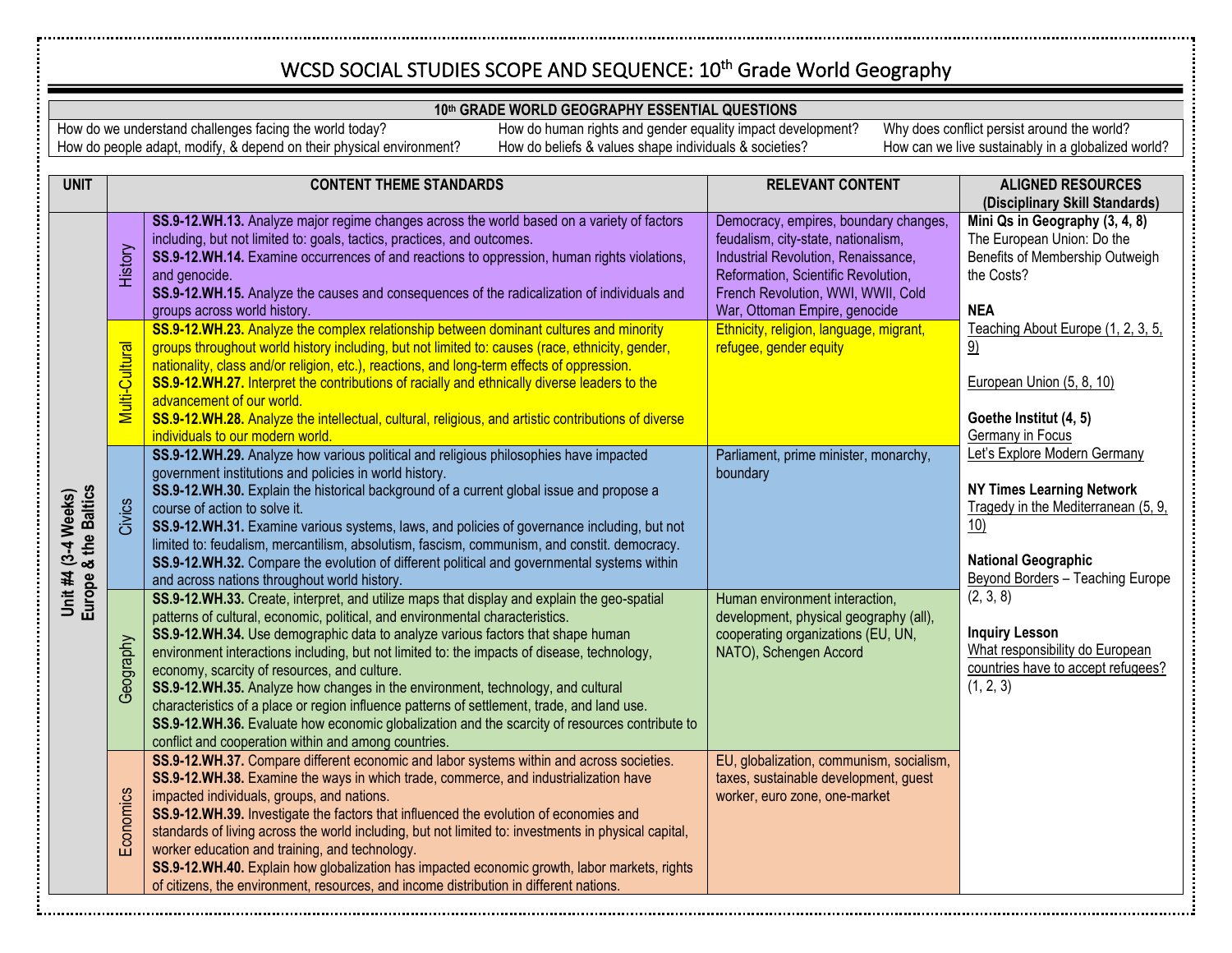### **10th GRADE WORLD GEOGRAPHY ESSENTIAL QUESTIONS**

How do we understand challenges facing the world today? How do people adapt, modify, & depend on their physical environment?

How do human rights and gender equality impact development? How do beliefs & values shape individuals & societies?

| <b>UNIT</b>                                                                                            | <b>CONTENT THEME STANDARDS</b> |                                                                                                                                                                                                                                                                                                                                                                                                                                                                                                                                                                                                                                                                                                                                                                | <b>RELEVANT CONTENT</b>                                                                                                                                                                         | <b>ALIGNED RESOURCES</b>                                                                                                                                                                                                               |  |
|--------------------------------------------------------------------------------------------------------|--------------------------------|----------------------------------------------------------------------------------------------------------------------------------------------------------------------------------------------------------------------------------------------------------------------------------------------------------------------------------------------------------------------------------------------------------------------------------------------------------------------------------------------------------------------------------------------------------------------------------------------------------------------------------------------------------------------------------------------------------------------------------------------------------------|-------------------------------------------------------------------------------------------------------------------------------------------------------------------------------------------------|----------------------------------------------------------------------------------------------------------------------------------------------------------------------------------------------------------------------------------------|--|
|                                                                                                        |                                |                                                                                                                                                                                                                                                                                                                                                                                                                                                                                                                                                                                                                                                                                                                                                                |                                                                                                                                                                                                 | (Disciplinary Skill Standards)                                                                                                                                                                                                         |  |
|                                                                                                        | History                        | SS.9-12.WH.21. Describe the attitudes toward and effects of major wars and conflicts<br>across the world.<br>SS.9-12.WH.22. Evaluate the use of conflict and/or diplomacy in regional and/or<br>international relations                                                                                                                                                                                                                                                                                                                                                                                                                                                                                                                                        | Russian Empire, Romanov dynasty,<br>Russian Revolution, Cold War                                                                                                                                | Ted- Ed Lessons Worth Sharing<br>Where Did Russia Come From? (1, 2)<br><b>NY Times Learning Network</b><br>Behind the Olympics: Teaching about Russia                                                                                  |  |
|                                                                                                        | Multi-Cultural                 | SS.9-12.WH.27. Interpret the contributions of racially and ethnically diverse leaders to<br>the advancement of our world.<br>SS.9-12.WH.28. Analyze the intellectual, cultural, religious, and artistic contributions<br>of diverse individuals to our modern world.                                                                                                                                                                                                                                                                                                                                                                                                                                                                                           | Cultural mosaic, ethnicity, religion, gender<br>roles                                                                                                                                           | (5, 10, 12)<br><b>Choices</b><br>Russia's Transformation (1-13)<br>Center for Russia, East European, and                                                                                                                               |  |
| Russia, Central Asia, the Caucasus region, and the far Eastern European nations<br>Unit #5 (3-4 Weeks) | Civics                         | SS.9-12.WH.30. Explain the historical background of a current global issue and<br>propose a course of action to solve it.<br>SS.9-12.WH.31. Examine various systems, laws, and policies of governance<br>including, but not limited to: feudalism, mercantilism, absolutism, fascism,<br>communism, and constitutional democracy.<br>SS.9-12.WH.32. Compare the evolution of different political and governmental<br>systems within and across nations throughout world history.                                                                                                                                                                                                                                                                               | Monarchy, communism, czar, imperialism,<br>Soviet Union (USSR), satellite states,<br>authoritarian                                                                                              | Eurasian Studies - Univ of Kansas<br>Red Square and and the Russian Search for<br>Identity (1, 2, 10)<br><b>POV</b><br>Experiencing Perestroika (4, 6)                                                                                 |  |
|                                                                                                        | Geography                      | SS.9-12.WH.33. Create, interpret, and utilize maps that display and explain the geo-<br>spatial patterns of cultural, economic, political, and environmental characteristics.<br>SS.9-12.WH.34. Use demographic data to analyze various factors that shape human<br>environment interactions including, but not limited to: the impacts of disease,<br>technology, economy, scarcity of resources, and culture.<br>SS.9-12.WH.35. Analyze how changes in the environment, technology, and cultural<br>characteristics of a place or region influence patterns of settlement, trade, and land<br>use.<br>SS.9-12.WH.36. Evaluate how economic globalization and the scarcity of resources<br>contribute to conflict and cooperation within and among countries. | Physical Geography (steppe. permafrost,<br>tundra, taiga), continentality, natural<br>resources, population decline, negative<br>population growth, pro-natalist population<br>policy, nomadism | <b>National Geographic</b><br>Aral Sea<br><b>UC Davis</b><br>The End of the Cold War (2, 9)<br>History Teaching Institute @ Ohio State<br>Nomadic Tribes of Central Asia (9, 10)<br>Gateway to Central Asia - Google LitTrip (5,<br>9) |  |
|                                                                                                        | Economics                      | SS.9-12.WH.37. Compare different economic and labor systems within and across<br>societies.<br>SS.9-12.WH.38. Examine the ways in which trade, commerce, and industrialization<br>have impacted individuals, groups, and nations.<br>SS.9-12.WH.40. Explain how globalization has impacted economic growth, labor<br>markets, rights of citizens, the environment, resources, and income distribution in<br>different nations.                                                                                                                                                                                                                                                                                                                                 | Communism, socialism, command/planned<br>economy, perestroika, glasnost,<br>industrialization, development                                                                                      | <b>PBS Frontline</b><br>Role of Women in Kyrgyzstan (1, 5, 10, 12)<br>Communism to Capitalism (3, 7, 9)                                                                                                                                |  |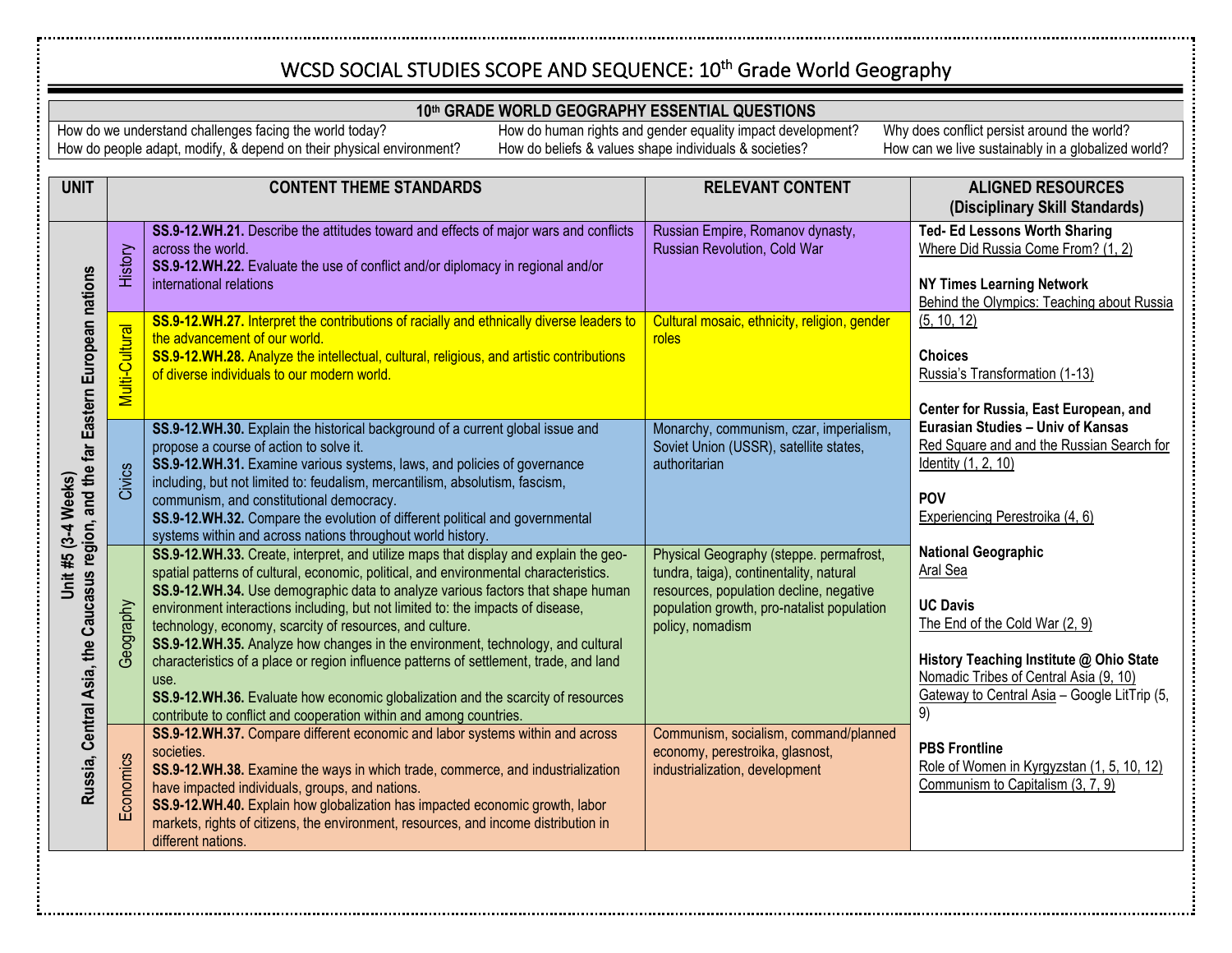### **10th GRADE WORLD GEOGRAPHY ESSENTIAL QUESTIONS**

How do we understand challenges facing the world today? How do people adapt, modify, & depend on their physical environment? How do human rights and gender equality impact development? How do beliefs & values shape individuals & societies?

| <b>UNIT</b>                   |                | <b>CONTENT THEME STANDARDS</b>                                                                                                                                                                                                                                                                                                                                                                                                                                                                                                                                                                                                                                                                                                                                           | <b>RELEVANT CONTENT</b>                                                                                                                                                                                                                        | <b>ALIGNED RESOURCES</b>                                                                                                                                                                                        |
|-------------------------------|----------------|--------------------------------------------------------------------------------------------------------------------------------------------------------------------------------------------------------------------------------------------------------------------------------------------------------------------------------------------------------------------------------------------------------------------------------------------------------------------------------------------------------------------------------------------------------------------------------------------------------------------------------------------------------------------------------------------------------------------------------------------------------------------------|------------------------------------------------------------------------------------------------------------------------------------------------------------------------------------------------------------------------------------------------|-----------------------------------------------------------------------------------------------------------------------------------------------------------------------------------------------------------------|
|                               |                |                                                                                                                                                                                                                                                                                                                                                                                                                                                                                                                                                                                                                                                                                                                                                                          |                                                                                                                                                                                                                                                | (Disciplinary Skill Standards)                                                                                                                                                                                  |
|                               | History        | SS.9-12.WH.13. Analyze major regime changes across the world based on a variety of factors including, but not<br>limited to: goals, tactics, practices, and outcomes.<br>SS.9-12.WH.14. Examine occurrences of and reactions to oppression, human rights violations, and genocide.<br>SS.9-12.WH.15. Analyze the causes and consequences of the radicalization of individuals and groups.<br>SS.9-12.WH.16. Describe the factors that shape group, national, or individual identity including, but not limited to:<br>institutions, religion, language, social class, geography, culture, and society.<br>SS.9-12.WH.19. Analyze the impact of artistic, architectural, scientific, and technological developments on events,<br>peoples, and cultures around the world. | Imperialism/colonization,<br>genocide, trading empires,<br>resources, Ottoman Empire,<br>Berlin Conference, Aksum,<br>slave trade, Great Zimbabwe                                                                                              | <b>PBS Frontline</b><br>The Role of Women in the US and<br>Kenya (1, 3)<br>US and Sudan (1, 8, 10)<br><b>NY Times Learning Network</b><br><b>Investigating New Ways to Think</b><br>about the Continent (2, 3)  |
|                               | Multi-Cultural | SS.9-12.WH.23. Analyze the complex relationship between dominant cultures and minority groups throughout<br>world history including but not limited to: causes (race, ethnicity, gender, nationality, class and/or religion etc.),<br>reactions, and long term effects of oppression.<br>SS.9-12.WH.24. Examine the impact of individuals and reform movements in the fight for greater civil rights and<br>liberties across the world.<br>SS.9-12.WH.27. Interpret the contributions of racially and ethnically diverse leaders to the advancement of our<br>world.<br>SS.9-12.WH.28. Analyze the intellectual, cultural, religious, and artistic contributions of diverse individuals to our<br>modern world.                                                          | Ethnicity, language, religion,<br>tribal practices and values,<br>cultural diversity, Maasai,<br>Islam, Nelson Mandela                                                                                                                         | Assessing Africa (3, 9, 13)<br>Rain in a Dry Land - Somalia (2, 8,<br>10)<br><b>National Geographic</b><br>Lost Boys of Sudan (1, 2, 6)<br>MiniQs in Geography (3, 4, 8)<br>Famine in Ethiopia-                 |
| Unit #6 (3-4 Weeks)<br>Africa | Civics         | SS.9-12.WH.30. Explain the historical background of a current global issue and propose a course of action to<br>solve it.<br>SS.9-12.WH.31. Examine various systems, laws, and policies of governance including, but not limited to:<br>feudalism, mercantilism, absolutism, fascism, communism, and constitutional democracy.<br>SS.9-12.WH.32. Compare the evolution of different political and governmental systems within and across nations<br>throughout world history.                                                                                                                                                                                                                                                                                            | Government structure and<br>power, dictatorship, apartheid,<br>military dictator, stateless<br>society                                                                                                                                         | Is Chocolate Good for Cote d'Ivoire?<br>Arizona Geographic Alliance<br>Desertification in Africa (1, 6, 8)<br>Africa Imperialism (2, 4)                                                                         |
|                               | Geography      | SS.9-12.WH.33. Create, interpret, and utilize maps that display and explain the geo-spatial patterns of cultural,<br>economic, political, and environmental characteristics.<br>SS.9-12.WH.34. Use demographic data to analyze various factors that shape human environment interactions<br>including, but not limited to: the impacts of disease, technology, economy, scarcity of resources, and culture.<br>SS.9-12.WH.35. Analyze how changes in the environment, technology, and cultural characteristics of a place or<br>region influence patterns of settlement, trade, and land use.<br>SS.9-12.WH.36. Evaluate how economic globalization and the scarcity of resources contribute to conflict and<br>cooperation within and among countries.                  | desertification, deforestation,<br>natural resources, natural<br>occurrences (drought, flood,<br>epidemics, volcanic eruptions,<br>fire), climate change,<br>subsistence agriculture, lingua<br>franca, migration, HEI, famine,<br>brain drain | <b>PBS Thirteen</b><br>Eco-Challenges in Africa (3, 9, 13)<br>Exploring African Culture (3, 8)<br><b>Inquiry Lessons</b><br>What does it take to empower women<br>in the developing world? (2, 8, 9, 10,<br>12) |
|                               | Economics      | SS.9-12.WH.37. Compare different economic and labor systems within and across societies.<br>SS.9-12.WH.38. Examine the ways in which trade, commerce, and industrialization have impacted individuals,<br>groups, and nations.<br>SS.9-12.WH.40. Explain how globalization has impacted economic growth, labor markets, rights of citizens, the<br>environment, resources, and income distribution in different nations.                                                                                                                                                                                                                                                                                                                                                 | Industrialization, mining,<br>globalization, informal<br>economies, trading empires,<br>economic unions,<br>diversification, commodity,<br>cash crop                                                                                           | What responsibility do European<br>countries have to accept refugees?<br>(1, 2, 3)<br><b>Population Education.org Lesson</b><br>Hill of Beans (8, 9, 10, 11)                                                    |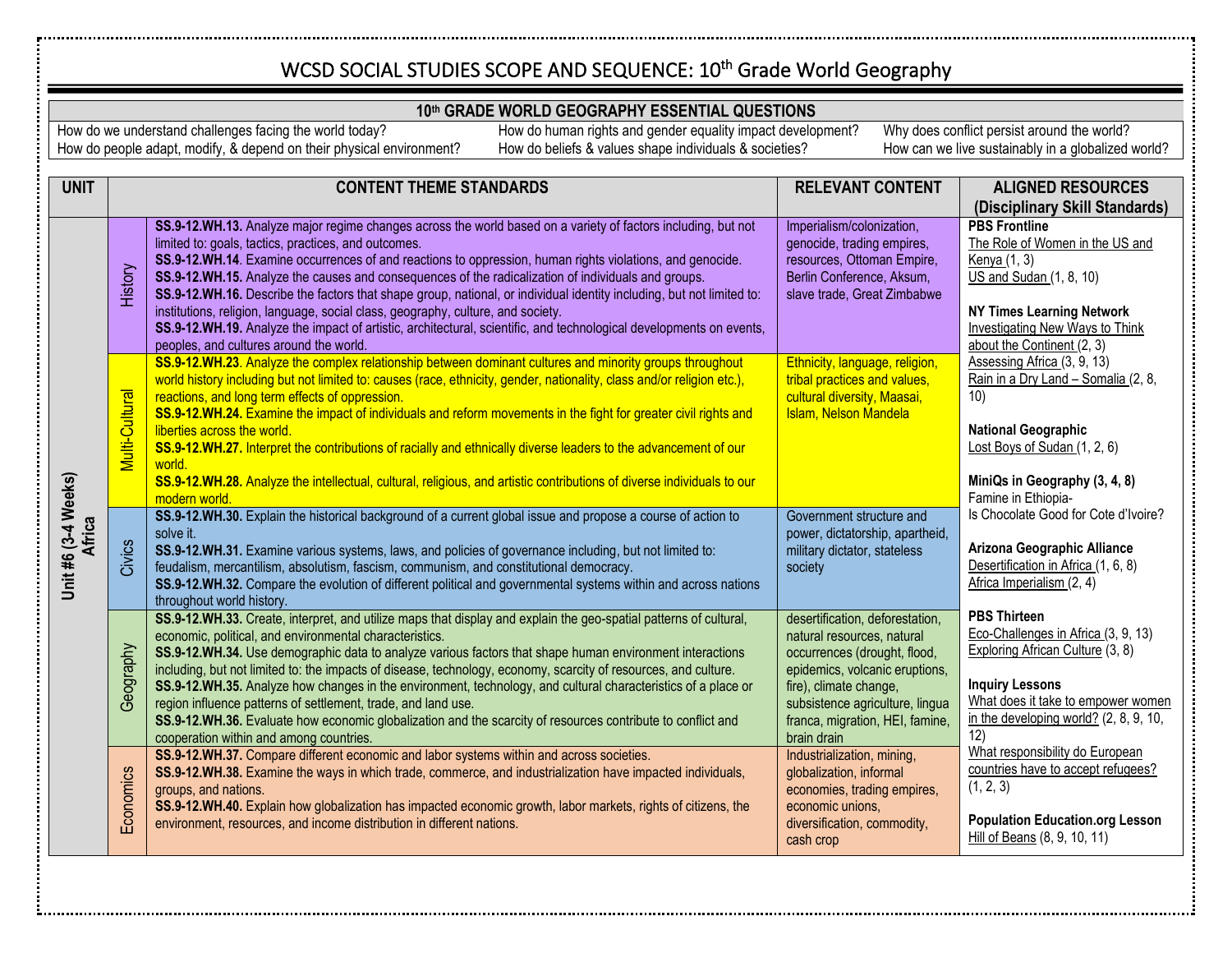### **10th GRADE WORLD GEOGRAPHY ESSENTIAL QUESTIONS**

How do we understand challenges facing the world today? How do people adapt, modify, & depend on their physical environment? How do human rights and gender equality impact development? How do beliefs & values shape individuals & societies?

| <b>UNIT</b>                                                                     | <b>CONTENT THEME STANDARDS</b> |                                                                                                                                                                                                                                                                                                                                                                                                                                                                                                                                                                                                                                                                                                                                                             | <b>RELEVANT CONTENT</b><br><b>ALIGNED RESOURCES</b>                                                                                                                                                                                 |                                                                                                                                                                                                                                               |
|---------------------------------------------------------------------------------|--------------------------------|-------------------------------------------------------------------------------------------------------------------------------------------------------------------------------------------------------------------------------------------------------------------------------------------------------------------------------------------------------------------------------------------------------------------------------------------------------------------------------------------------------------------------------------------------------------------------------------------------------------------------------------------------------------------------------------------------------------------------------------------------------------|-------------------------------------------------------------------------------------------------------------------------------------------------------------------------------------------------------------------------------------|-----------------------------------------------------------------------------------------------------------------------------------------------------------------------------------------------------------------------------------------------|
|                                                                                 |                                |                                                                                                                                                                                                                                                                                                                                                                                                                                                                                                                                                                                                                                                                                                                                                             |                                                                                                                                                                                                                                     | (Disciplinary Skill Standards)                                                                                                                                                                                                                |
|                                                                                 | History                        | SS.9-12.WH.14. Examine occurrences of and reactions to oppression, human rights<br>violations, and genocide.<br>SS.9-12.WH.15. Analyze the causes and consequences of the radicalization of<br>individuals and groups.<br>SS.9-12.WH.20. Investigate the evolutions of belief systems, religions, philosophies, and<br>ideologies across human societies.<br>SS.9-12.WH.21. Describe the attitudes toward and effects of major wars and conflicts<br>across the world.<br>SS.9-12.WH.22. Evaluate the use of conflict and/or diplomacy in regional and/or<br>international relations.                                                                                                                                                                       | Ottoman Empire, Mesopotamia,<br>genocide, Imperialism, Palestine,<br>Zionism, the UN (1947), refugee,<br>radicalization, guest workers                                                                                              | <b>Ted Ed: Lessons Worth Sharing</b><br>A Syrian Refugee Story (1,10)<br>It's a Church, It's a Mosque, It's Hagia Sofia<br>(2, 5)<br>MiniQs in Geography (3, 4, 8)<br>The Syrian Civil War: What is Fueling the<br>Violence<br><b>Choices</b> |
| Southwest Asia including Turkey, Pakistan, & Afghanistan<br>Unit #7 (3-4 Weeks) | Multi-<br>Cultural             | SS.9-12.WH.23. Analyze the complex relationship between dominant cultures and<br>minority groups including, but not limited to: causes (race, ethnicity, gender, nationality,<br>class and/or religion etc.), reactions, and long term effects of oppression.<br>SS.9-12.WH.28. Analyze the intellectual, cultural, religious, and artistic contributions of<br>diverse individuals to our modern world.                                                                                                                                                                                                                                                                                                                                                    | Cultural diffusion, religion, ethnicity,<br>nationality, gender equality, Bedouin,<br>nomad, monotheistic religions,<br>Jerusalem, Mecca, Arab,<br>fundamentalist, extremism                                                        | The United States in Afghanistan<br>The Middle East: US Policy<br>Arizona Geographic Alliance<br>Role of Women in the UAE (3, 4, 5)                                                                                                           |
|                                                                                 | Civics                         | SS.9-12.WH.29. Analyze how various political and religious philosophies have impacted<br>government institutions and policies.<br>SS.9-12.WH.30. Explain the historical background of a current global issue and propose<br>a course of action to solve it.<br>SS.9-12.WH.31. Compare the evolution of different political and governmental systems<br>within and across nations throughout world history.                                                                                                                                                                                                                                                                                                                                                  | Stateless nation, theocracy, ideological<br>conflict                                                                                                                                                                                | <b>PBS</b><br>The Return of the Taliban in Pakistan (2,<br>4,10)<br><b>PBS Global Connections: Middle East</b>                                                                                                                                |
|                                                                                 | Geography                      | SS.9-12.WH.33. Create, interpret, and utilize maps that display and explain the geo-<br>spatial patterns of cultural, economic, political, and environmental characteristics.<br>SS.9-12.WH.34. Use demographic data to analyze various factors that shape human<br>environment interactions including, but not limited to: the impacts of disease,<br>technology, economy, scarcity of resources, and culture.<br>SS.9-12.WH.35. Analyze how changes in the environment, technology, and cultural<br>characteristics of a place or region influence patterns of settlement, trade, and land use.<br>SS.9-12.WH.36. Evaluate how economic globalization and the scarcity of resources<br>contribute to conflict and cooperation within and among countries. | natural resources (oil and water),<br>social movements (Arab Spring),<br>refugee, civil war, terrorism, three<br>major religions (monotheism), physical<br>geography, desalination, wadi, oasis,<br>fossil water, desalination, HEI | Oil Crisis: What Would you Do? (3, 10, 13)<br><b>National Geographic</b><br>The Geography of Afghanistan (1, 10)<br><b>NY Times Learning Network</b><br>The Wars in Iraq and Afghanistan (1, 3, 10)<br><b>PBS POV</b>                         |
|                                                                                 | Economics                      | SS.9-12.WH.37. Compare different economic and labor systems within and across<br>societies.<br>SS.9-12.WH.38. Examine the ways in which trade, commerce, and industrialization have<br>impacted individuals, groups, and nations.<br>SS.9-12.WH.40. Explain how globalization has impacted economic growth, labor<br>markets, rights of citizens, the environment, resources, and income distribution in<br>different nations                                                                                                                                                                                                                                                                                                                               | Subsidize, economic disparity,<br>development, infrastructure, OPEC,<br>diversification, one-commodity<br>economy                                                                                                                   | Both Sides of the Story: The West Bank<br>Security Wall (1, 4, 10)<br><b>Inquiry Lesson</b><br>What responsibility do European countries<br>have to accept refugees? (1, 2, 3)                                                                |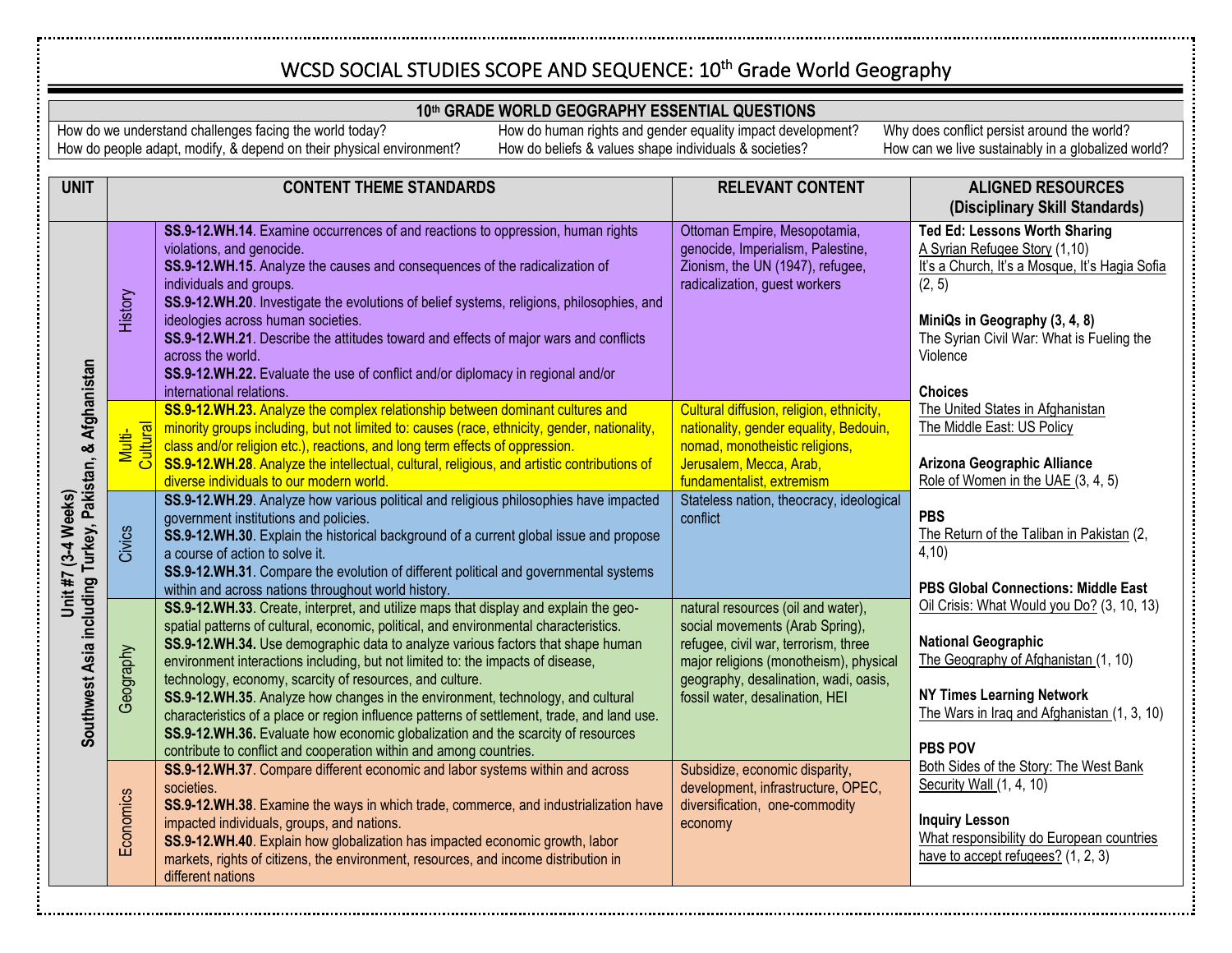### **10th GRADE WORLD GEOGRAPHY ESSENTIAL QUESTIONS**

How do we understand challenges facing the world today? How do people adapt, modify, & depend on their physical environment? How do human rights and gender equality impact development? How do beliefs & values shape individuals & societies?

| <b>UNIT</b>                                                                    | <b>CONTENT THEME STANDARDS</b>                     |                                                                                                                                                                                                                                                                                                                                                                                                                                                                                                                                                                                                                                                                                                                                                                                                                                                                                                                                                                                                                                                                                                                                                                                                                                                                                                                                                                                                                                                                                                                                                                                                                                                                                                                                                                                                                                                                     | <b>RELEVANT CONTENT</b>                                                                                                                                                                                                                                                                                                                                                                                                                                                                                                                                                                                                         | <b>ALIGNED RESOURCES</b>                                                                                                                                                                                                                                                                                                                                                                                                       |
|--------------------------------------------------------------------------------|----------------------------------------------------|---------------------------------------------------------------------------------------------------------------------------------------------------------------------------------------------------------------------------------------------------------------------------------------------------------------------------------------------------------------------------------------------------------------------------------------------------------------------------------------------------------------------------------------------------------------------------------------------------------------------------------------------------------------------------------------------------------------------------------------------------------------------------------------------------------------------------------------------------------------------------------------------------------------------------------------------------------------------------------------------------------------------------------------------------------------------------------------------------------------------------------------------------------------------------------------------------------------------------------------------------------------------------------------------------------------------------------------------------------------------------------------------------------------------------------------------------------------------------------------------------------------------------------------------------------------------------------------------------------------------------------------------------------------------------------------------------------------------------------------------------------------------------------------------------------------------------------------------------------------------|---------------------------------------------------------------------------------------------------------------------------------------------------------------------------------------------------------------------------------------------------------------------------------------------------------------------------------------------------------------------------------------------------------------------------------------------------------------------------------------------------------------------------------------------------------------------------------------------------------------------------------|--------------------------------------------------------------------------------------------------------------------------------------------------------------------------------------------------------------------------------------------------------------------------------------------------------------------------------------------------------------------------------------------------------------------------------|
|                                                                                |                                                    |                                                                                                                                                                                                                                                                                                                                                                                                                                                                                                                                                                                                                                                                                                                                                                                                                                                                                                                                                                                                                                                                                                                                                                                                                                                                                                                                                                                                                                                                                                                                                                                                                                                                                                                                                                                                                                                                     |                                                                                                                                                                                                                                                                                                                                                                                                                                                                                                                                                                                                                                 | (Disciplinary Skill Standards)                                                                                                                                                                                                                                                                                                                                                                                                 |
|                                                                                | History                                            | SS.9-12.WH.14. Examine occurrences of and reactions to oppression, human rights<br>violations, and genocide.<br>SS.9-12.WH.20. Investigate the evolutions of belief systems, religions, philosophies,<br>and ideologies across human societies.                                                                                                                                                                                                                                                                                                                                                                                                                                                                                                                                                                                                                                                                                                                                                                                                                                                                                                                                                                                                                                                                                                                                                                                                                                                                                                                                                                                                                                                                                                                                                                                                                     | Harappa culture, Indus Valley Civilization,<br>Ganges River Valley, partition, Britain,<br>partition, conflict, Mughal Empire, raj, sultan                                                                                                                                                                                                                                                                                                                                                                                                                                                                                      | <b>Ted-Ed</b><br>The Life Cycle of a t-shirt $(1, 3, 8, 10)$<br>Why is Mt. Everest so tall? (6, 10)<br><b>New York Times Learning Network</b><br>Teaching about the Nepal earthquake                                                                                                                                                                                                                                           |
| South Asia including India, Nepal, Bangladesh, & Bhutan<br>Unit #8 (3-4 Weeks) | Multi-Cultural<br>Civics<br>Geography<br>Economics | SS.9-12.WH.24. Examine the impact of individuals and reform movements in the fight<br>for greater civil rights and liberties across the world.<br>SS.9-12.WH.27. Interpret the contributions of racially and ethnically diverse leaders to<br>the advancement of our world.<br>SS.9-12.WH.28. Analyze the intellectual, cultural, religious, and artistic contributions<br>of diverse individuals to our modern world.<br>SS.9-12.WH.29. Analyze how various political and religious philosophies have<br>impacted government institutions and policies.<br>SS.9-12.WH.30. Explain the historical background of a current global issue and<br>propose a course of action to solve it.<br>SS.9-12.WH.33. Create, interpret, and utilize maps that display and explain the geo-<br>spatial patterns of cultural, economic, political, and environmental characteristics.<br>SS.9-12.WH.34. Use demographic data to analyze various factors that shape human<br>environment interactions including, but not limited to: the impacts of disease,<br>technology, economy, scarcity of resources, and culture.<br>SS.9-12.WH.35. Analyze how changes in the environment, technology, and cultural<br>characteristics of a place or region influence patterns of settlement, trade, and land<br>use.<br>SS.9-12.WH.36. Evaluate how economic globalization and the scarcity of resources<br>contribute to conflict and cooperation within and among countries.<br>SS.9-12.WH.37. Compare different economic and labor systems within and across<br>societies.<br>SS.9-12.WH.38. Examine the ways in which trade, commerce, and industrialization<br>have impacted individuals, groups, and nations.<br>SS.9-12.WH.40. Explain how globalization has impacted economic growth, labor<br>markets, rights of citizens, the environment, resources, and income distribution in | Regional conflict, religious nationalism,<br>Gandhi, nonviolent resistance, civil<br>disobedience, language<br>Land reform, constitutional monarchy, the<br>Raj, Kashmir<br>Religion (Buddhism, Hinduism, Sikh,<br>Jainism, Islam), caste system, dowry,<br>purdah, monsoon seasons, rivers and<br>tributaries, delta, subcontinent, alluvial<br>plain, archipelago, atoll, population,<br>migration, Green Revolution, Sherpa,<br>Sinhalese, Tamils, population policies,<br>carrying capacity, literacy<br>Outsourcing, HDI, development,<br>microcredit, tertiary economic activity, brain<br>drain, infrastructure, tourism | (2,8)<br>Bangladesh Clothing Industry (1, 9, 13)<br><b>Global Oneness</b><br>Gross National Happiness in Bhutan<br>(10, 13)<br><b>South Asia Center</b><br>Outsourcing (4, 13)<br>Holi, Festival of Colors (9, 13)<br><b>Inquiry Lessons</b><br>What are the real costs of what you<br>choose to wear? (1, 2, 3, 5, 6, 8, 10, 11,<br>12)<br>What does it take to empower women in<br>the developing world? $(2, 8, 9, 10, 12)$ |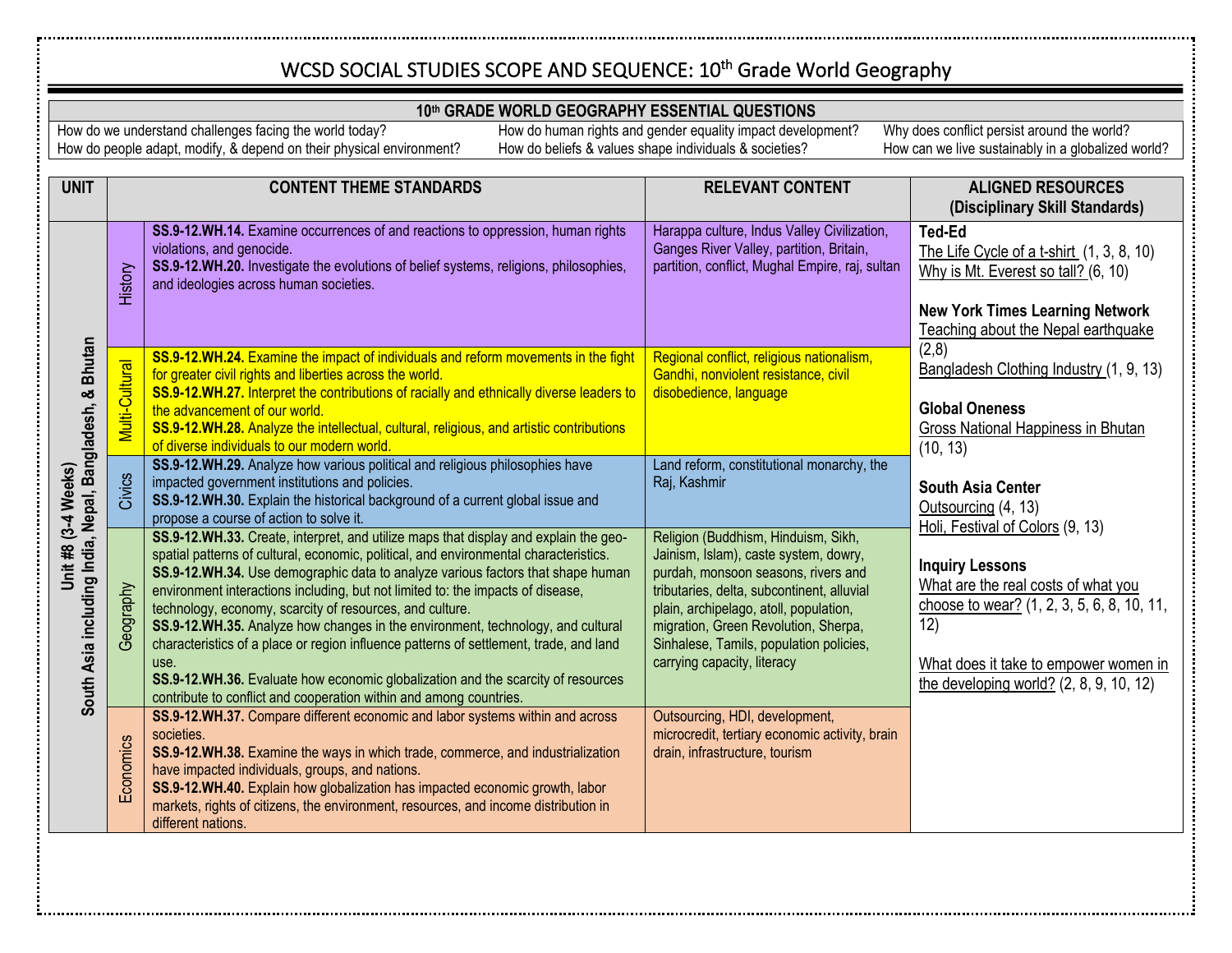### **10th GRADE WORLD GEOGRAPHY ESSENTIAL QUESTIONS**

How do we understand challenges facing the world today? How do people adapt, modify, & depend on their physical environment? How do human rights and gender equality impact development? How do beliefs & values shape individuals & societies?

| <b>UNIT</b>                                  | <b>CONTENT THEME STANDARDS</b> |                                                                                                                                                                                                                                                                                                                                                                                                                                                                                                                                                                                                                                                                                                                                                         | <b>RELEVANT CONTENT</b>                                                                                                                                                                                                                                                   | <b>ALIGNED RESOURCES</b>                                                                                                                                                    |
|----------------------------------------------|--------------------------------|---------------------------------------------------------------------------------------------------------------------------------------------------------------------------------------------------------------------------------------------------------------------------------------------------------------------------------------------------------------------------------------------------------------------------------------------------------------------------------------------------------------------------------------------------------------------------------------------------------------------------------------------------------------------------------------------------------------------------------------------------------|---------------------------------------------------------------------------------------------------------------------------------------------------------------------------------------------------------------------------------------------------------------------------|-----------------------------------------------------------------------------------------------------------------------------------------------------------------------------|
|                                              |                                |                                                                                                                                                                                                                                                                                                                                                                                                                                                                                                                                                                                                                                                                                                                                                         |                                                                                                                                                                                                                                                                           | (Disciplinary Skill                                                                                                                                                         |
|                                              | History                        | SS.9-12.WH.13. Examine occurrences of and reactions to oppression, human rights violations, and genocide.<br>SS.9-12.WH.19. Analyze the impact of artistic, architectural, scientific, and technological developments on<br>events, peoples, and cultures around the world.<br>SS.9-12.WH.20. Investigate the evolutions of belief systems, religions, philosophies, and ideologies across<br>human societies.<br>SS.9-12.WH.21. Describe the attitudes toward and effects of major wars and conflicts across the world.<br>SS.9-12.WH.22. Evaluate the use of conflict and/or diplomacy in regional and/or international relations                                                                                                                     | Cultural Revolution,<br>Imperialism/Colonialism, Sphere<br>of Influence, Great Wall of<br>China, Korean Conflict, Vietnam<br>War, containment, Khmer<br>Empire, Spice Islands                                                                                             | Standards)<br>Ted-Ed<br>The Philosophy of Buddha (1, 3,<br>12)<br>What makes the Great Wall of<br>China so Great? (2, 10)<br><b>PBS POV</b>                                 |
| Unit #9 (3-4 Weeks)<br>East & Southeast Asia | Multi-Cultural                 | SS.9-12.WH.23. Analyze the complex relationship between dominant cultures and minority groups including, but<br>not limited to: causes (race, ethnicity, gender, nationality, class and/or religion etc.), reactions, and long term<br>effects of oppression.<br>SS.9-12.WH.24. Examine the impact of individuals and reform movements in the fight for greater civil rights and<br>liberties across the world.<br>SS.9-12.WH.28. Analyze the intellectual, cultural, religious, and artistic contributions of diverse individuals to our<br>modern world.                                                                                                                                                                                              | Ethnic diversity, acculturation,<br>cultural divergence, assimilation,<br>filial piety                                                                                                                                                                                    | Last Train Home - Ethics of<br>Outsourcing (2, 3, 7)<br>Up The Yangtze: Images of<br>Change (2, 5, 10)<br><b>NY Times Learning Network</b>                                  |
|                                              | Civics                         | SS.9-12.WH.29. Analyze how various political and religious philosophies have impacted government institutions<br>and policies.<br>SS.9-12.WH.30. Explain the historical background of a current global issue and propose a course of action to<br>solve it.<br>SS.9-12.WH.32. Compare the evolution of different political and governmental systems within and across nations.                                                                                                                                                                                                                                                                                                                                                                          | One-Party System, Tibet,<br>monarchy, dynasty, Indochina,<br><b>SAR)</b> Special Administrative<br>Region), AR Autonomous<br>Region), domino theory,<br><b>UNCLOS</b>                                                                                                     | Ten Ways to Investigate<br>Transition in China (3, 4, 5, 9)<br>Teaching About the Rohingya<br>Crisis (3, 4, 5, 10)<br><b>National Geographic</b>                            |
|                                              | Geography                      | SS.9-12.WH.33. Create, interpret, and utilize maps that display and explain the geo-spatial patterns of cultural,<br>economic, political, and environmental characteristics.<br>SS.9-12.WH.34. Use demographic data to analyze various factors that shape human environment interactions<br>including, but not limited to: the impacts of disease, technology, economy, scarcity of resources, and culture.<br>SS.9-12.WH.35. Analyze how changes in the environment, technology, and cultural characteristics of a place or<br>region influence patterns of settlement, trade, and land use.<br>SS.9-12.WH.36. Evaluate how economic globalization and the scarcity of resources contribute to conflict and<br>cooperation within and among countries. | Commercial agriculture, rice<br>cultivation, One-Child Policy,<br>Buddhism, Shinto, Taoism,<br>Confucianism, HEI (Three<br>Gorges Dam, Grand Canal),<br>Ring of Fire, Typhoon, Cyclone,<br>archipelago, aquaculture,<br>tsunami, carrying capacity,<br>demographic burden | Fisheries (1, 3, 7)<br><b>Population Education.org</b><br>Lesson<br>Tale of Three Megacities (2, 5,<br>10, 11, 12)<br><b>PBS Lessons</b><br>Kim's Nuclear Gamble (1, 9, 10) |
|                                              | Economics                      | SS.9-12.WH.37. Compare different economic and labor systems within and across societies.<br>SS.9-12.WH.38. Examine the ways in which trade, commerce, and industrialization have impacted<br>individuals, groups, and nations.<br>SS.9-12.WH.39. Investigate the factors that influenced the evolution of economies and standards of living<br>across the world including, but not limited to: investments in physical capital, worker education and training,<br>and technology<br>SS.9-12.WH.40. Explain how globalization has impacted economic growth, labor markets, rights of citizens,<br>the environment, resources, and income distribution in different nations.                                                                              | Communism, Socialism,<br>Economic Tiger, Jakota<br>Triangle, sweatshop,<br>globalization, factory cities, SEZ,<br>EEZ, consumerism, middle<br>class, globalization, NIC (newly<br>industrialized country), emerging<br>economy, HDI, ASEAN, tariff                        | <b>Inquiry Lesson</b><br>What does it take to empower<br>women in the developing world?<br>(2, 8, 9, 10, 12)                                                                |